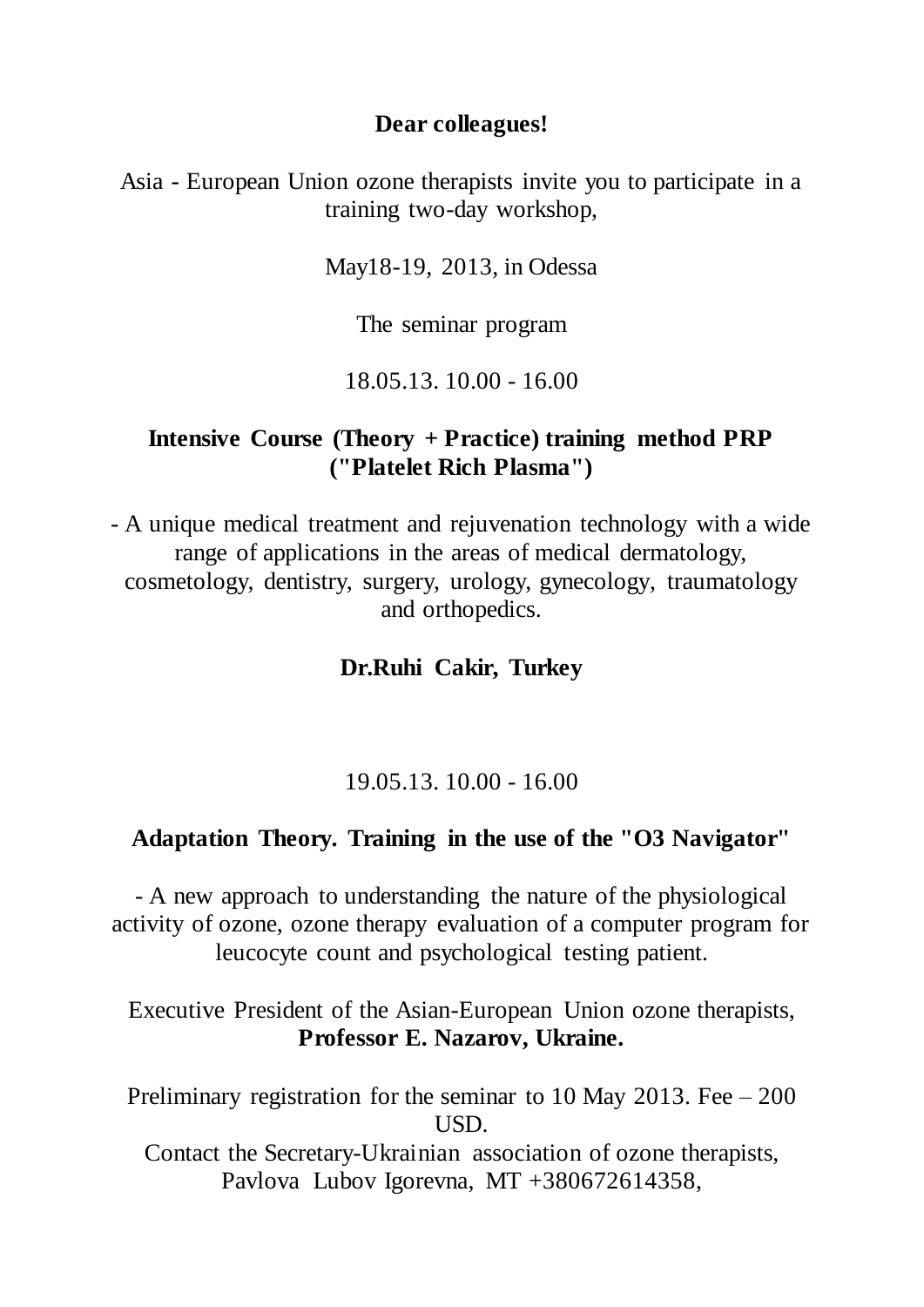

*We invite you to participate in the Asian-European Union therapists ozone. The members of our association are working on a common protocol treatment of disease, which is a part of the program O3Navigator. You can download the program on the website www.ozoneprotocols.org. The program also allows you to work with a personal database of patients and evaluate the effectiveness of the program of the course of ozone therapy. By downloading, you automatically become members of the Asia-European Union of ozone therapists. Union members have privileges for events (conferences, workshops, training) and the acquisition of equipment and materials produced by the company "Econika", which is a member of the Union.*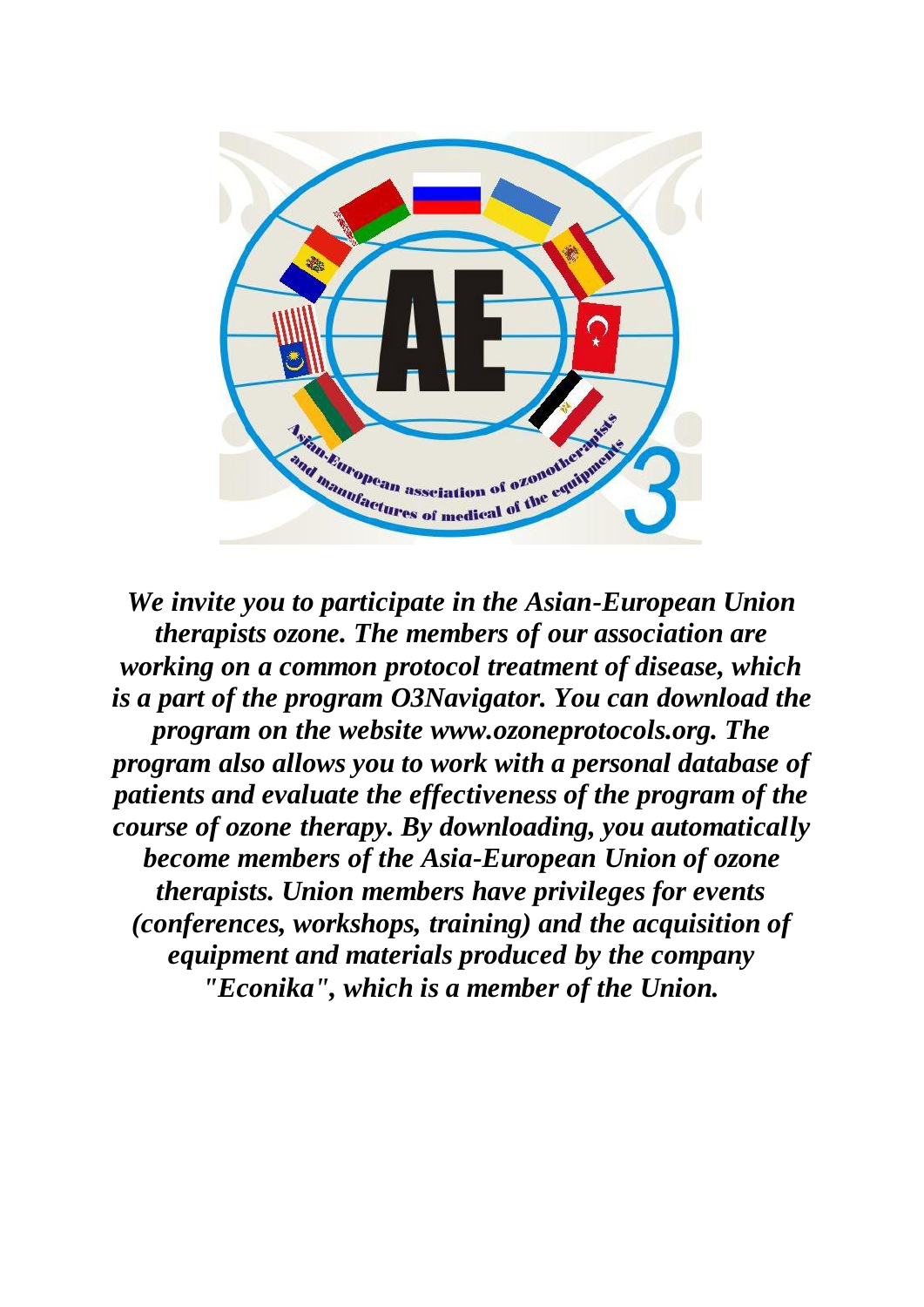Price for Bozon devices and auxiliary devices,

accessories and material



*Medical ozone generators in the world produce only gaseous ozoneoxygen mixture. The Bozon generators are totally different because they provide six automated procedures for the practice of ozonetherapy: These procedures are:*

**EBOO MAHT Minor MAHT Rectal Insufflation Vaginal Insufflation Intravenous injection of ozonated saline solution Ozonated Water Ozonated Oil**

**The Bozon family is unique in the world of medical ozone generators which has a double format of concentration of ozone in ozone-oxygen mixture and water environments (the distilled water, saline solution). Family Bozon devices have a built in measuring instruments of speed of a stream of gas, pressure of gas and concentration of ozone in gas and water. All of the generators are automated.**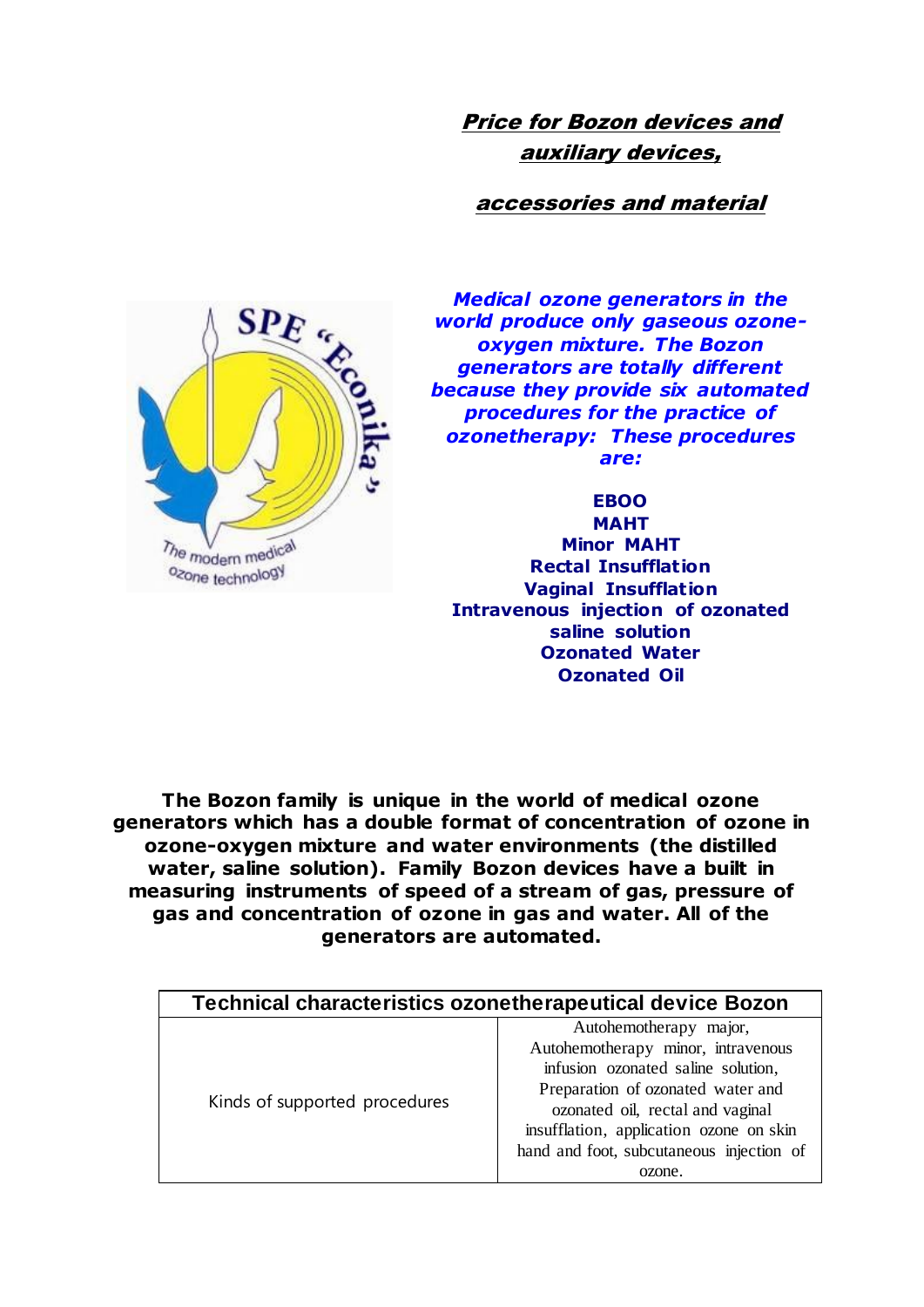| Way of installation of initial parametres<br>(concentration of ozone in gas, or a<br>saline solution, speed of a stream of gas,<br>volume and procedure time) | digital form built in keyboard or<br>remote panel. |
|---------------------------------------------------------------------------------------------------------------------------------------------------------------|----------------------------------------------------|
| Form of measurement of a<br>concentration of ozone in gas and water                                                                                           | UV-photometric                                     |
| Form of measurement of the flow and<br>pressure of gas                                                                                                        | semi-conductor differential<br>manometer           |
| Stabilisation of parametres of procedure                                                                                                                      | program                                            |
| Range of concentration of ozone in an<br>ozono-oxygen mix                                                                                                     | $0.5 - 120$ mg/litre                               |
| Relative error of measurement of<br>concentration of ozone in an ozono-<br>oxygen mix                                                                         | $<$ 10%                                            |
| Range of concentration of ozone in<br>water                                                                                                                   | $0.5-30$ mg/litre                                  |
| Relative error of measurement of<br>concentration of ozone in an ozono-<br>oxygen mix                                                                         | $<$ 10%                                            |
| Range of speed of a stream ozono-<br>oxygen on a device exit                                                                                                  | $0.\overline{1-2}$ litre/ min                      |
| Relative error of measurement of speed<br>of a stream of an ozono-oxygen mix                                                                                  | < 10%                                              |
| Productivity of the device gramme/hour                                                                                                                        | >6 gramm/hour                                      |
| Pressure of oxygen upon a device input                                                                                                                        | $0,15-0,2$ mPa                                     |
| Service life of a reactor of the generator                                                                                                                    | $>10000$ hour                                      |
| of ozone                                                                                                                                                      |                                                    |
| Power consumption                                                                                                                                             | $\overline{<}150$ watt                             |
| The sizes of the device                                                                                                                                       | 350*110*450                                        |
| Device weight                                                                                                                                                 | 8 kg                                               |

| Functionality and metrology, advantages ozonetherapeutical<br>device Bozon |                               |           |                            |           |  |  |  |
|----------------------------------------------------------------------------|-------------------------------|-----------|----------------------------|-----------|--|--|--|
| Kind of ozonetherapy<br>procedure                                          | Feature of Bozone-N device    |           | Features of the best world |           |  |  |  |
|                                                                            |                               | Metrology | automatic                  | metrology |  |  |  |
| Autohemotherapy major                                                      | conc.O <sub>3</sub><br>in gas | full      | full                       | full      |  |  |  |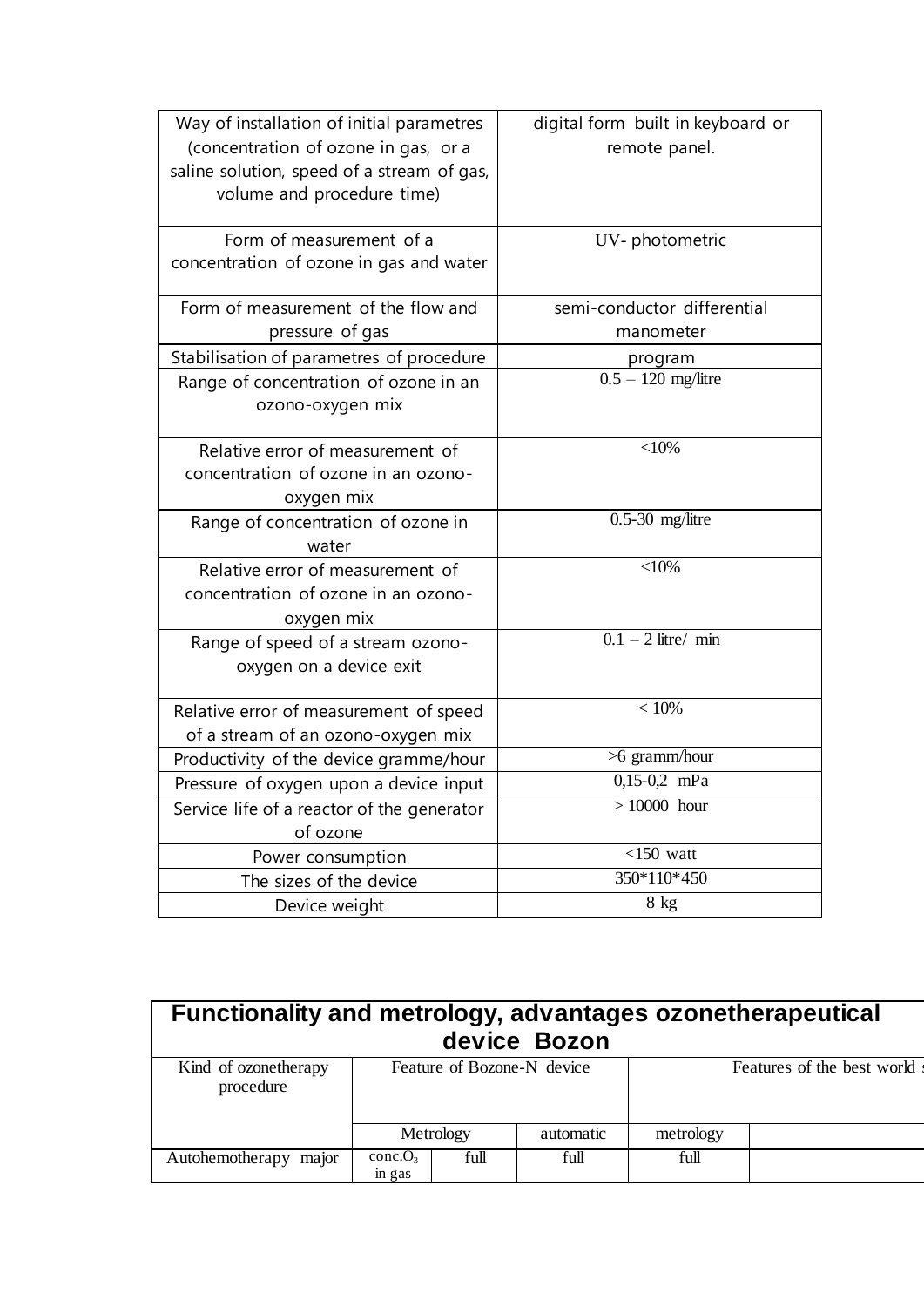|                          | doze $O_3$                    | Full                               | full                                                             | Manualcalculate            |  |
|--------------------------|-------------------------------|------------------------------------|------------------------------------------------------------------|----------------------------|--|
|                          | blood                         | <b>Blood</b>                       |                                                                  |                            |  |
|                          |                               | exit                               |                                                                  |                            |  |
|                          |                               | <b>Blood</b>                       |                                                                  |                            |  |
|                          |                               | returning                          |                                                                  |                            |  |
|                          | conc.O <sub>3</sub><br>in gas | full                               | full                                                             | full                       |  |
|                          | conc.O <sub>3</sub>           | At a<br>preparation                | Exact demanded<br>value                                          | full Only one              |  |
| Ozonated saline solution | in saline                     | stage                              |                                                                  | manufacturer in the        |  |
|                          | solution                      |                                    |                                                                  | world (Medozon,<br>Russia) |  |
|                          |                               | During<br>intravenous<br>procedure | Maintenance of<br>exact value during<br>all time of<br>procedure | none                       |  |
|                          | conc.O <sub>3</sub>           | full                               | full                                                             | full                       |  |
|                          | in gas                        |                                    |                                                                  |                            |  |
| Preparing ozonated oil   | conc.O <sub>3</sub>           | Calculation                        | full                                                             | none                       |  |
|                          | in oil                        | under the<br>empirical<br>formula  |                                                                  |                            |  |
|                          | conc.O3                       | full                               | full                                                             | full                       |  |
|                          | in gas                        |                                    |                                                                  |                            |  |
| Preparing ozonated water | conc.O3                       | full                               | full                                                             | Full Only one              |  |
|                          | in water                      |                                    |                                                                  | manufacturer in the        |  |
|                          |                               |                                    |                                                                  | world (Medozon,<br>Russia) |  |
| Rectal and vaginal       | conc.O <sub>3</sub>           | full                               | full                                                             | full                       |  |
| insufflation             | in gas                        |                                    |                                                                  |                            |  |
|                          | flow                          | full                               | full                                                             | full                       |  |
|                          | volume                        | full                               | full                                                             | Manualcalculate            |  |
| Processing of ozone of a | conc.O3                       | full                               | full                                                             | full                       |  |
| surface on a skin in     | in gas                        |                                    |                                                                  |                            |  |
| plastic containers       | flow                          | full                               | full                                                             | full                       |  |
|                          | volume                        | full                               | full                                                             | Manualcalculate            |  |
|                          |                               |                                    |                                                                  |                            |  |
| Own source of oxygen     |                               | <b>THERE IS</b>                    |                                                                  |                            |  |
| Ability to process large |                               |                                    |                                                                  |                            |  |
| amounts of blood         |                               | THERE IS                           |                                                                  |                            |  |
|                          |                               |                                    |                                                                  |                            |  |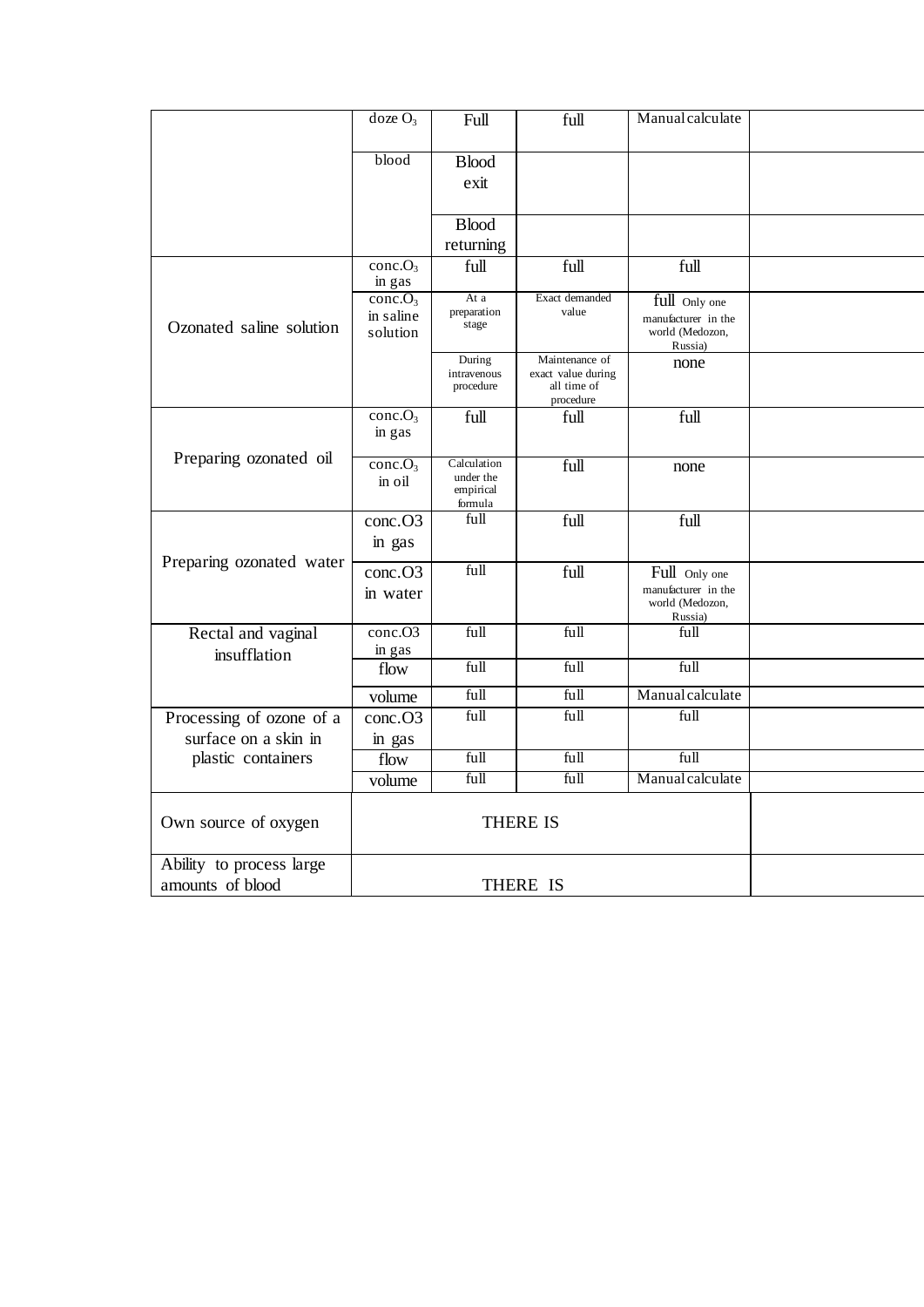### **Device for extracorporeal oxygenation and ozonation large amount of blood "Bozon-N-EBOO"**



Installation for extracorporeal blood processing ozone-oxygen mixture Bozon-N- EBOO RU. EBOO processing performed on the patented method consists in computer controlled, the interaction of ozone-oxygen mixture, and blood in the revolving thin layer of blood, which is formed in a rotating glass rotary-film contactor. The procedure of processing the total blood volume depends on the caliber used in the veins. When using the cubital vein, while full treatment of circulating blood (5 liters) of 2-2.5 hours. The device has a built-in source of oxygen. The device can also be used as a medical ozone generator for general purpose. The device

has a built-in measuring concentration of ozone in the gas phase and in the aqueous phase. Ozone concentration and the gas flow is established and maintained automatically within 0.5-100 micrograms / ml at a flow of gas 0.2-1 liter / minute.**Price:19950 \$.** 



### **Ozone therapeutic device "Bozon-N"**

Complete set:The speed of a stream of gas is automatically adjusted within 0.2 - 1 l/min. It is applied to dispensing ozoneoxygen mixture in syringes, carrying out of procedures of MAHT, preparations ozonized saline solution, the ozonized distilled water and preparation of the ozonized oil. The generator can be delivered complete with the special concentrator of the highest clearing of oxygen. Installation use Bozon-N -SO, allows to you to work without oxygen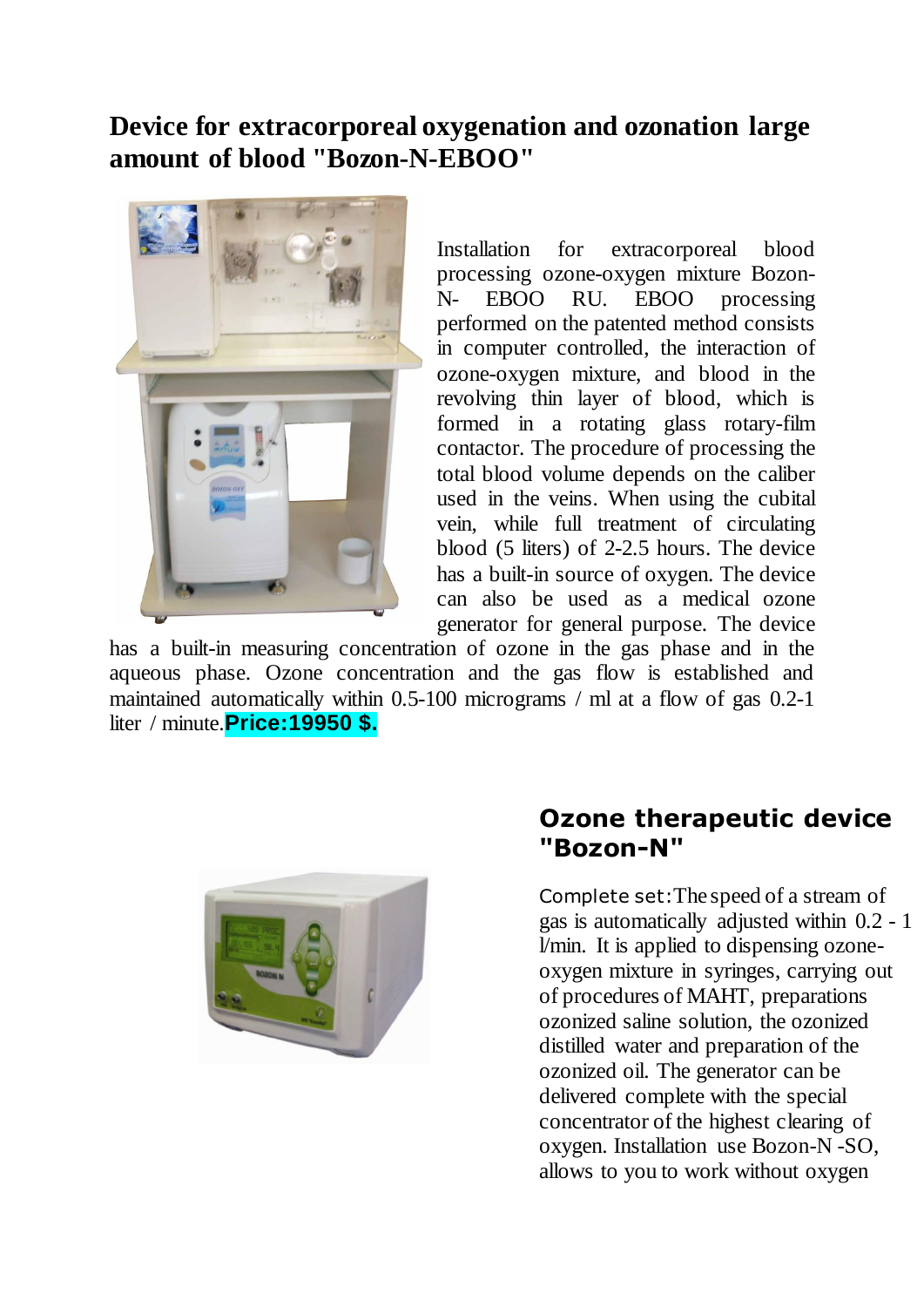

# **Ozone therapeutic device "Bozon-N-Cosmo"**

The device is made in the outdoor version. Procedure parameters are set and displayed, with a color touch screen. Installation Bozon-N-Cosmo. Represents device Bozon-N integrated with independent an oxygen source (the oxygen concentrator) supplied with specially developed filter of finishing clearing of oxygen. The independent source of oxygen allows to receive 96 % oxygen (4 % inert gas - argon) the maintenance of dust particles less than 10 mikrogramm/cubic metre, humidity near minus 15 degrees of Celsius (dew-point), nitrogen of 0.5 %,  $CO2 < 0.1 \%$ 

The device allows the ozone procedures vacuum massage. A set of four special glass nozzle can handle all sizes of problem areas of the body. Stepless adjustment of the vacuum is adjusted individually depending on the threshold ofsensitivity of the patient. . Considering this unit is an ideal choice for beauty centers. An additional feature of the module - ozone suction mode with a bag in cases of external applications of ozone.

**Price:6200 \$.**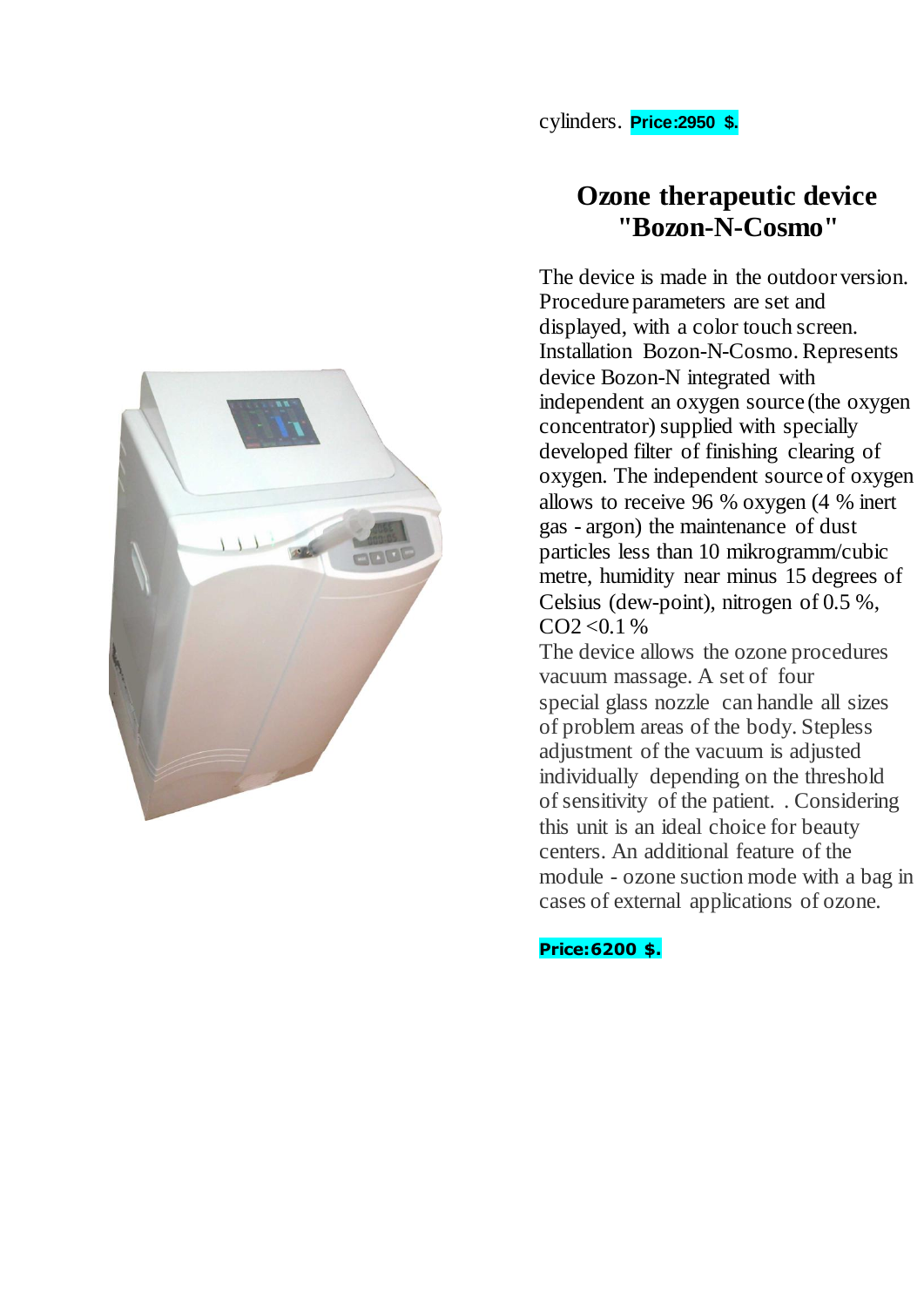

### **Ozone therapeutic device "Bozon-N+"**

### Complete set:

Generator of ozone - oxygen mixtures (OOM) with the built-in measuring device of the OOM flow and measuring device of ozone concentration in OOM.

The device is equipped by the measuring device of ozone concentration in water. Productivity of the device is 6 g/hr.

Concentration of ozone at the outlet is from 01 to 120 mg/l. It consists of three modules for ozonization of the physiological solution and module for preparation of the ozonized distillate; a device for ozonization of oils and taking the ozone-oxygen mixture in a syringe during conduction of small autohemotherapy; one-time plastic bag for conducting skin application; a set for rectal insufflationPrice: 4170

### **Ozone therapeutic device "Bozon-N+color"**

Complete set:

Generator of ozone - oxygen mixtures (OOM) with the built-in measuring device of the OOM flow and measuring device of ozone concentration in OOM. The device is equipped by the measuring device of ozone concentration in water. Productivity of the device is 6 g/hr.

Concentration of ozone at the outlet is from 01 to 120 mg/l. It consists of three modules for ozonization of the salin solution and module for preparation of the ozonized distillate; a device for ozonization of oils and taking the ozone-oxygen mixture in a syringe during conduction of small autohemotherapy; one-time plastic bag for conducting skin application; a set for rectal insufflation,

Generator have color LCD-display and guided by the remote control. Price: 4560 \$.

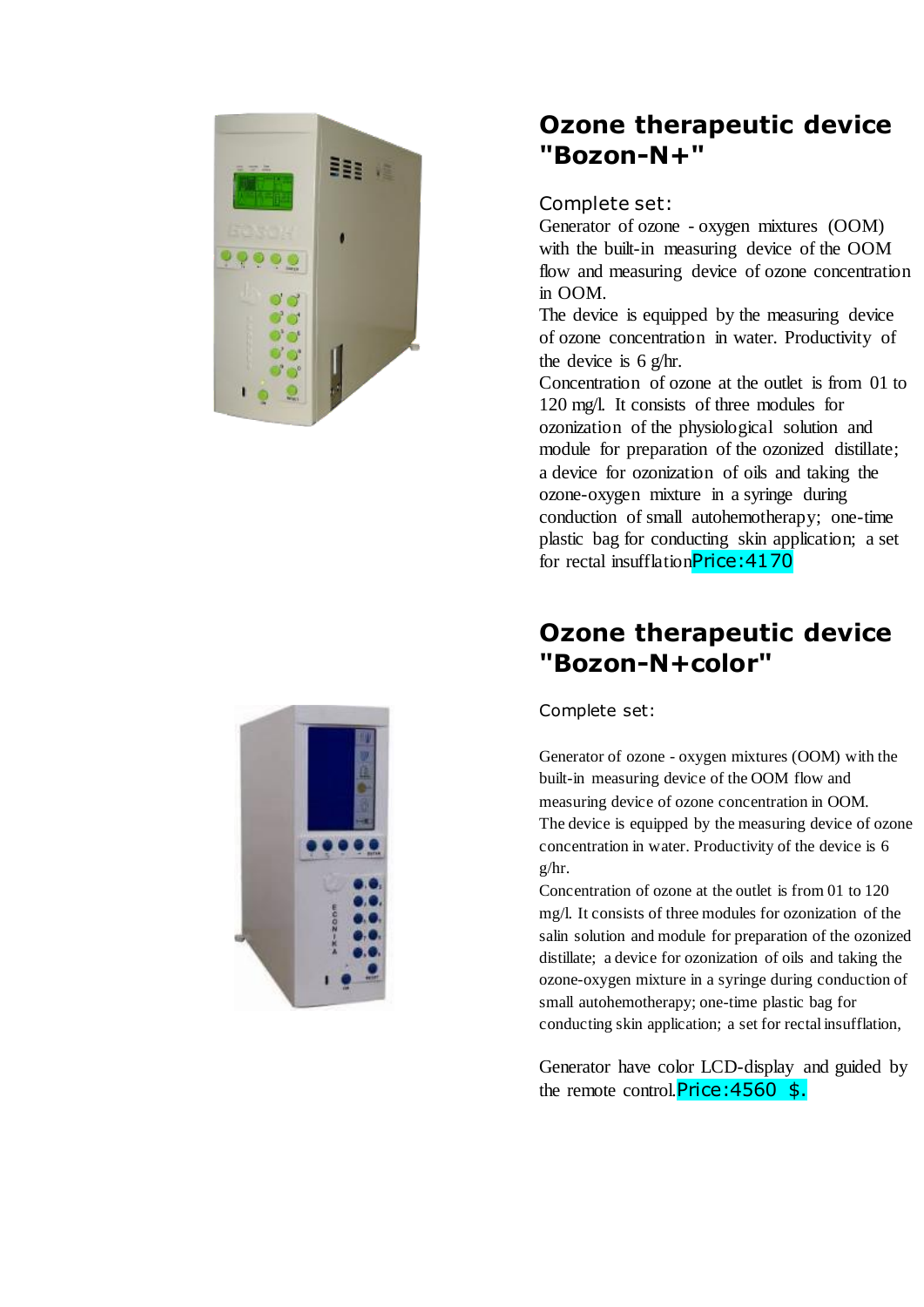

### **Ozone therapeutic device "Bozon-N-Expert"**

Hardware-software complex O3Navigator and installation of ozone Boson family, allows you to organize guaranteed successful course of ozone therapy based on computer analysis of the psychosomatic patient's condition and the analysis of leukocyte counts. In addition the O3Navigator program contains a protocols of treatment of Asian-European Union ozone therapists and confidential database of patient records. The program is located on the Internet at www.ozoneprotocols.org..**Price:** Rent cost of the program  $-20$  usd per month

### **Ozone therapeutic device "Bozon-N-STOMAT "**

The unit is designed to work with the dental attachment for gas processing and fissures of the tooth, tooth caries lesions, root canal disinfection in the treatment of angular hielitis and periodontal disease. This mode is used for the production of ozone oxygen container with built-in Settings range of ozone concentrations 4- 40 mg / liter. The unit provides preparation of ozonized distilled water, which is used for drinking, sanitation oral channels, to increase local immunity, to relieve inflammation of the gums and periodontal after dental operations to prevent sores. This mode is used for the production of ozone oxygen with builtin containerplants or from the air. Special module provides sterilization of medical instruments. This mode is used for the production of ozone oxygen with builtin container plants or from the air. In the sanitation and disinfection of workplace air of a dentist during an intense emission of harmful substances. **Technical data**

1. The range of concentration of ozone in the gas dental attachment

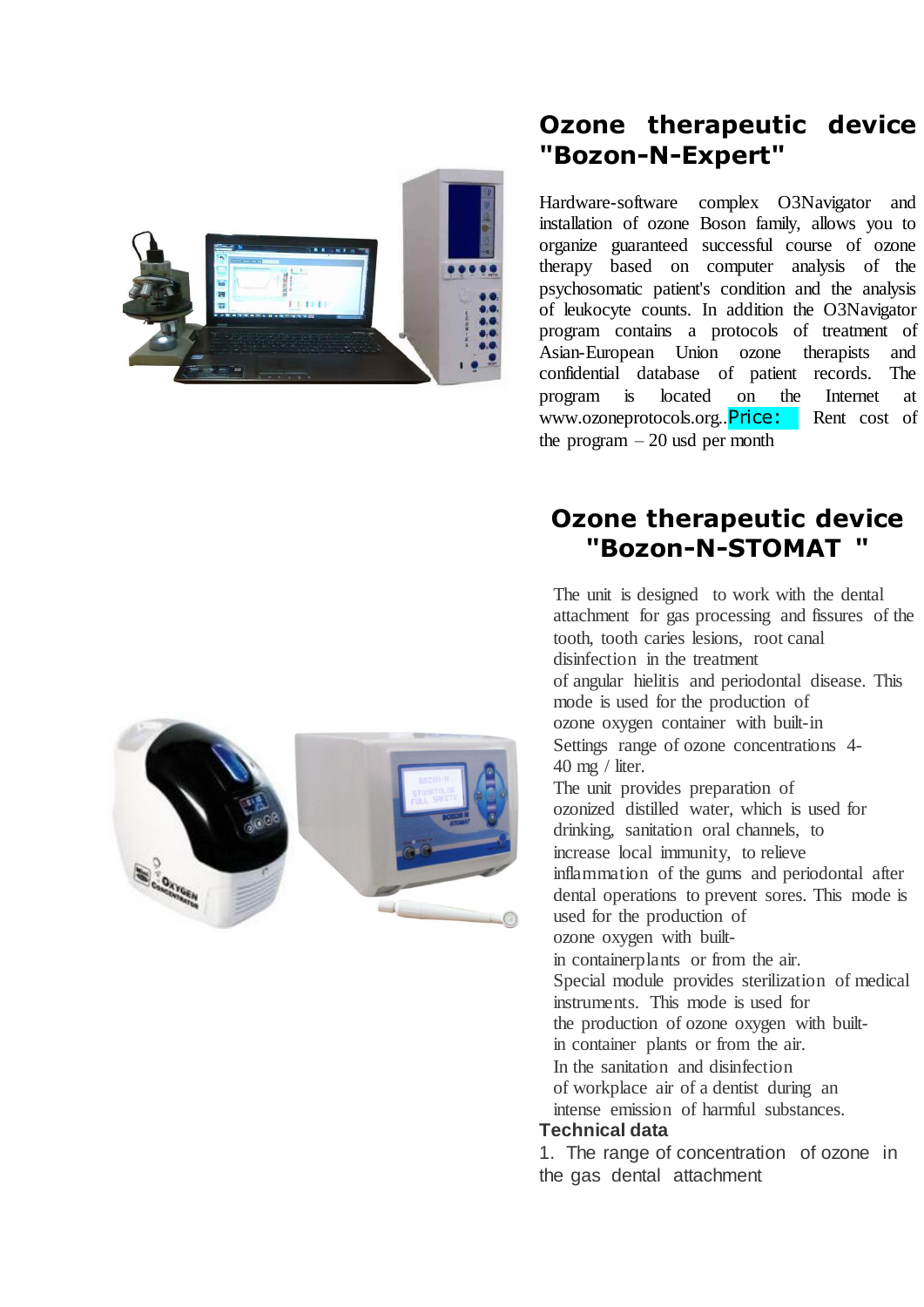|     | Regime of work:  |
|-----|------------------|
| Low | $4,6,6,0$ mg/L   |
| Mid | $12,5$ 13,8 mg/L |
| Max | $33,1,37,6$ mg/L |

Power: 220v,100 W. Weight of ozone generator  $-4$  kg, Weight of oxygen concentarator – 6 kg. **Price: 2500 \$**

# **Module "Bozon VACUUM Massage"**

This module is designed for vacuum massage with ozone. A set of four special glass nozzle can handle all sizes of problem areas of the body. Stepless adjustment of the vacuum is adjusted individually depending on the threshold of sensitivity of the patient. An additional feature of the module ozone suction mode with a bag in cases of external applications of ozonePrice: 900 \$

# **Module "Bozon MOD**

Complete set: The device is intended for preparation of the ozonized distilled water with the known concentration. Price: 200\$.



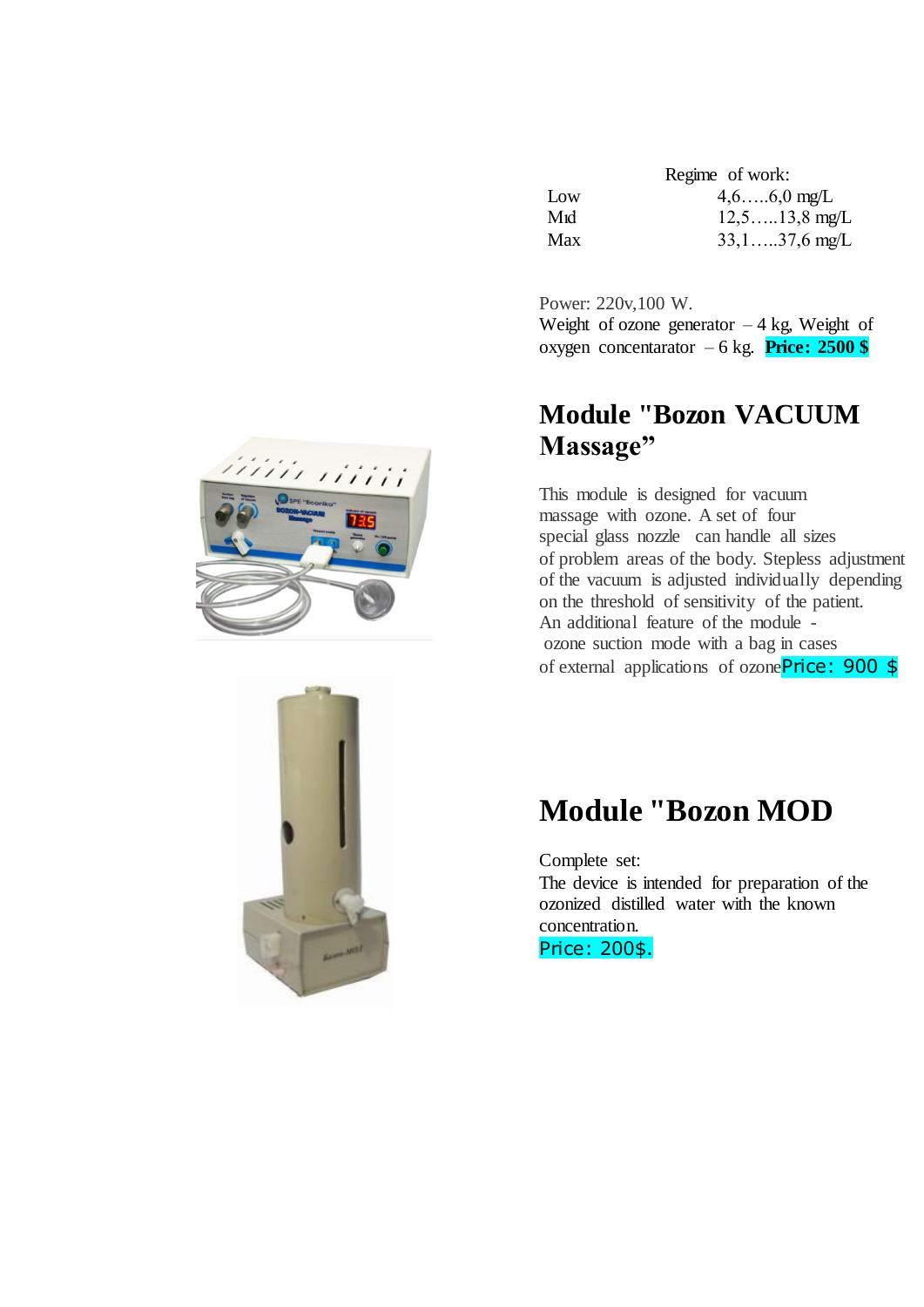

# 535



# **Module "Bozon MOF"**

Complete set:

Device is intended for measuring ozone concentration in the salin solution during the OPhS preparation and maintenance of the concentration during conducting intravenous infusion of the ozonized salin solution. Price: 180 \$.

# **Module "Bozon MOO**

Is used for preparation of the ozonized oil in the module MOO**.**

**Price: 70 \$.** 

# **Module "Bozon-LOR"**

Complete set:

The Module "BOZON-LOR" is a device for ozone therapy of otitis, maxillary sinusitis by a method of ozone application inside the ear by catalytic deozonator. It allows to make application of ozone- oxygen mixture inside the ear at high concentration (10-100mg/l) without air pollution of a premise by ozone.

**Price: 100 \$.**

# **Module "Bozon-INGA"**

Complete set:

The Module "BOZON-INGA" is intended for inhalation of ultrasonic hydrosol of ozonides.

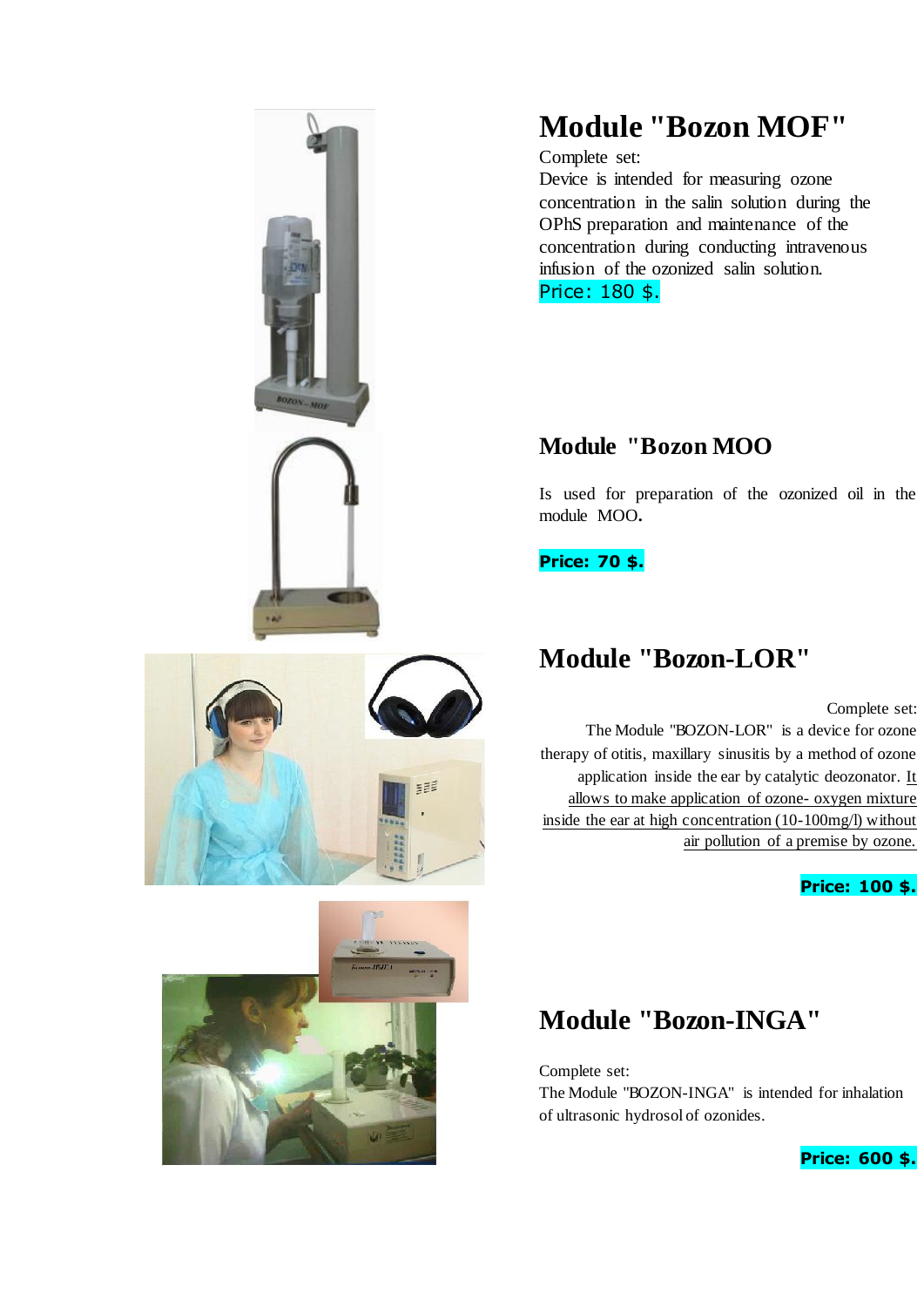



### **Measuring instrument "Bozon-DFG"**

**Complete set:**

**The measuring instrument "BOZON-DFG" is intended for measurement of ozone concentration in gas, salin solution and distillate.Price: 1100 \$.**

# **Module "Bozon-BAGTO-LAZER**"

Complete set:

The Module "BOZON-BAGTO-LAZER" is an automated device for carrying out big autohemotherapy. There is a reverse peristaltic pump with the executive mechanism of cam type and a microprocessor control system. The application of the module "BOZON-BAGTO-LAZER" considerably (up to four times) reduces time of conducting the procedure. It sharply reduces traumatism of BAHT procedures due to the use of a 0.7 mm needle for taking blood. The device has the built in regulator of blood flow velocity, the timer and safety system preventing the possibility of air breakthrough into the vein during reinfusion of the ozonized blood. It is protected by patents of Ukraine and Russia**Price: 1220 \$.** 

### **Module "Bozon-SNEG-3"**

### Complete set:

The Module *"*BOZON-SNEG-3*"* is intended for strengthening of salin effect and controling painful reactions in patients during hypodermic injections of OOM by means of the combined influence of cold analgesia and influences of microcurrents. During tests it has shown a possibility of sharp increase in ozone concentration in hypodermic injections without strengthening pain of an injection. It is protected by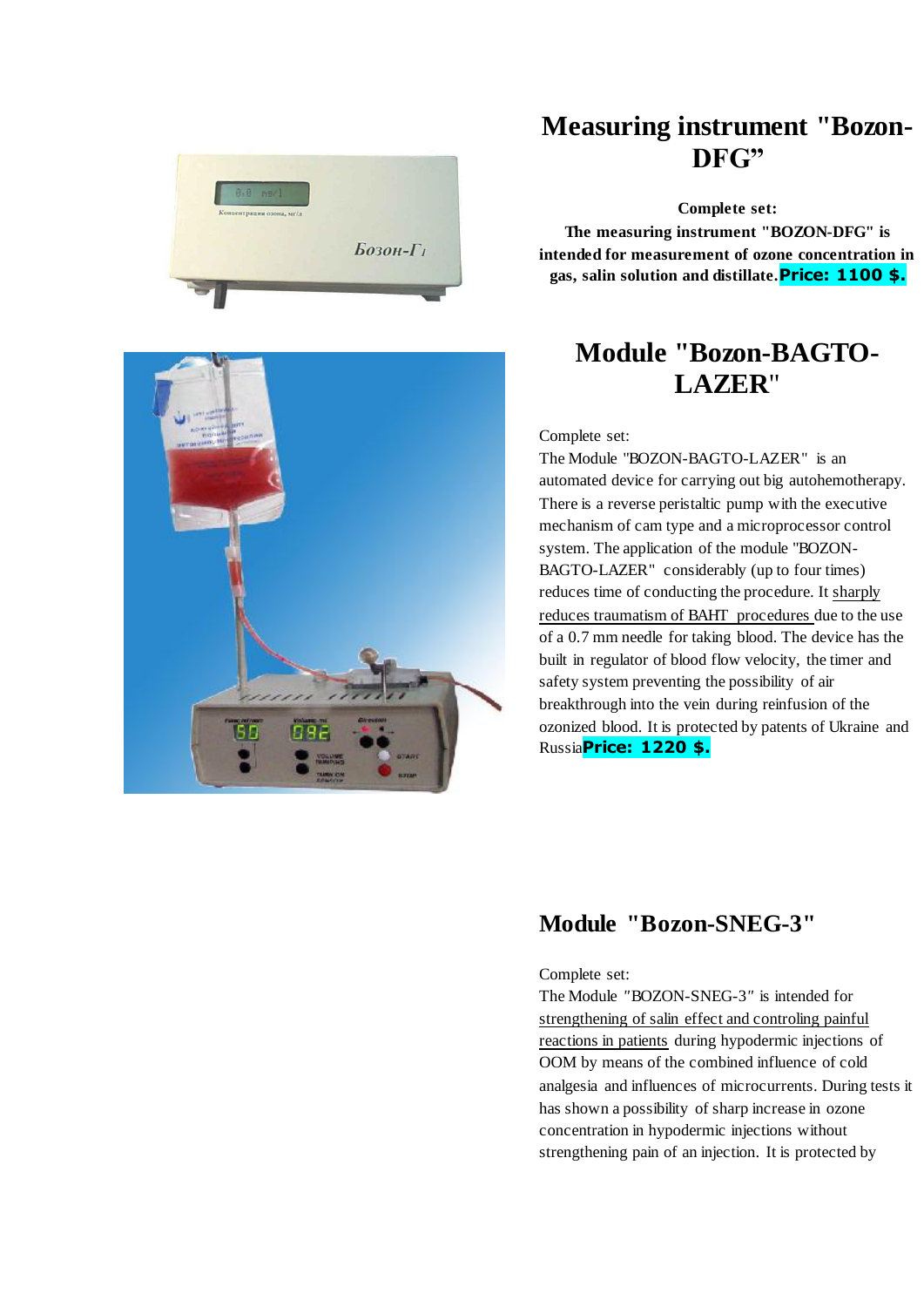patents of Ukraine and Russia.

### **Price: 810 \$.**





This ozonizer works for the total removal of bad smells of substances during defecation, and also in intervals between using a toilet. It has a gauge of position which automatically switches the ozonizer at the moment a person sits down on a toilet bowl. After that the ozone blows at the toilet bowl. The ozonizer can be used for water ozonization in a bath, disinfecting of bed-clothes, footwear and other purposes. **Price:200\$**



Ozonizer-ionizer for an air conditioning in premises. Provides removal of the extraneous smells, harmful flying substances and of dust. It kills microorganisms and a mould. It is intended for continuous work.

### **Price:240 \$.**

*Auxiliary material:* (price for distributors)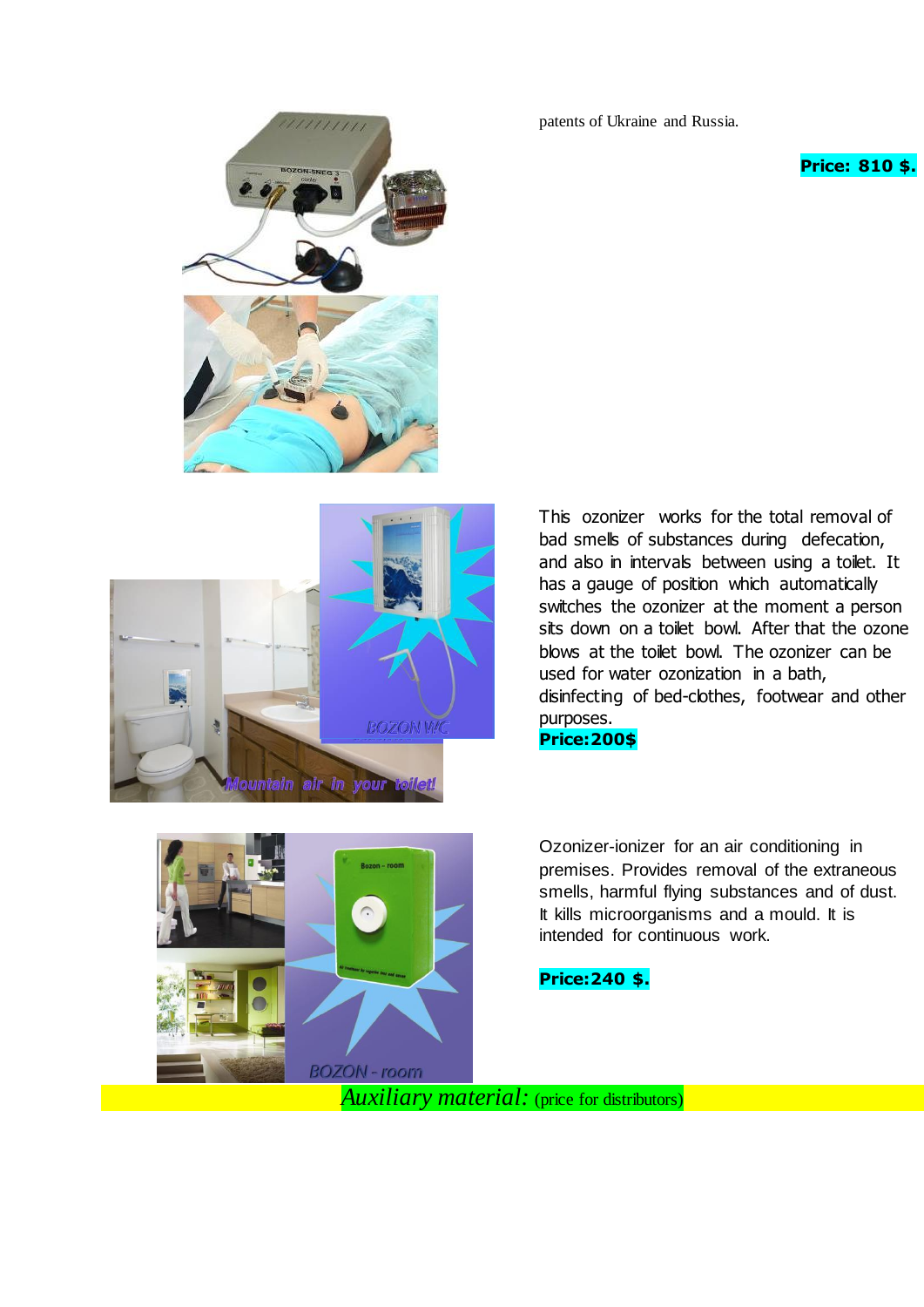

# **Complete set for rectal**

**ozonetherapy** (rectal insufflation of ozoneoxigen mixture) Price  $4 \frac{1}{2}$  MOK <120 pieces), 3\$(MOK>=120 and >1000), 2.5\$(MOK>1000).





# **Complete set for vaginal ozonetherapy "Bozon-VIN-**

100<sup>"</sup> (vaginal insufflation of ozone-oxigen mixture, pure ozonide oil or vaginal instillation of ozonized water)

### **Price 12 \$(MOK<50), 10\$(MOK>50 and <1000), 8\$(MOK>1000).**

Destructor ozone for carrying out of procedures in which are used "Bozon-VIN-100" **Price 25\$**



# **Complete set for autohemotherapy major**

PVC – package Price 4\$(MOK<120), 3\$(MOK>=120 and <1000),2,5\$(MOK>1000)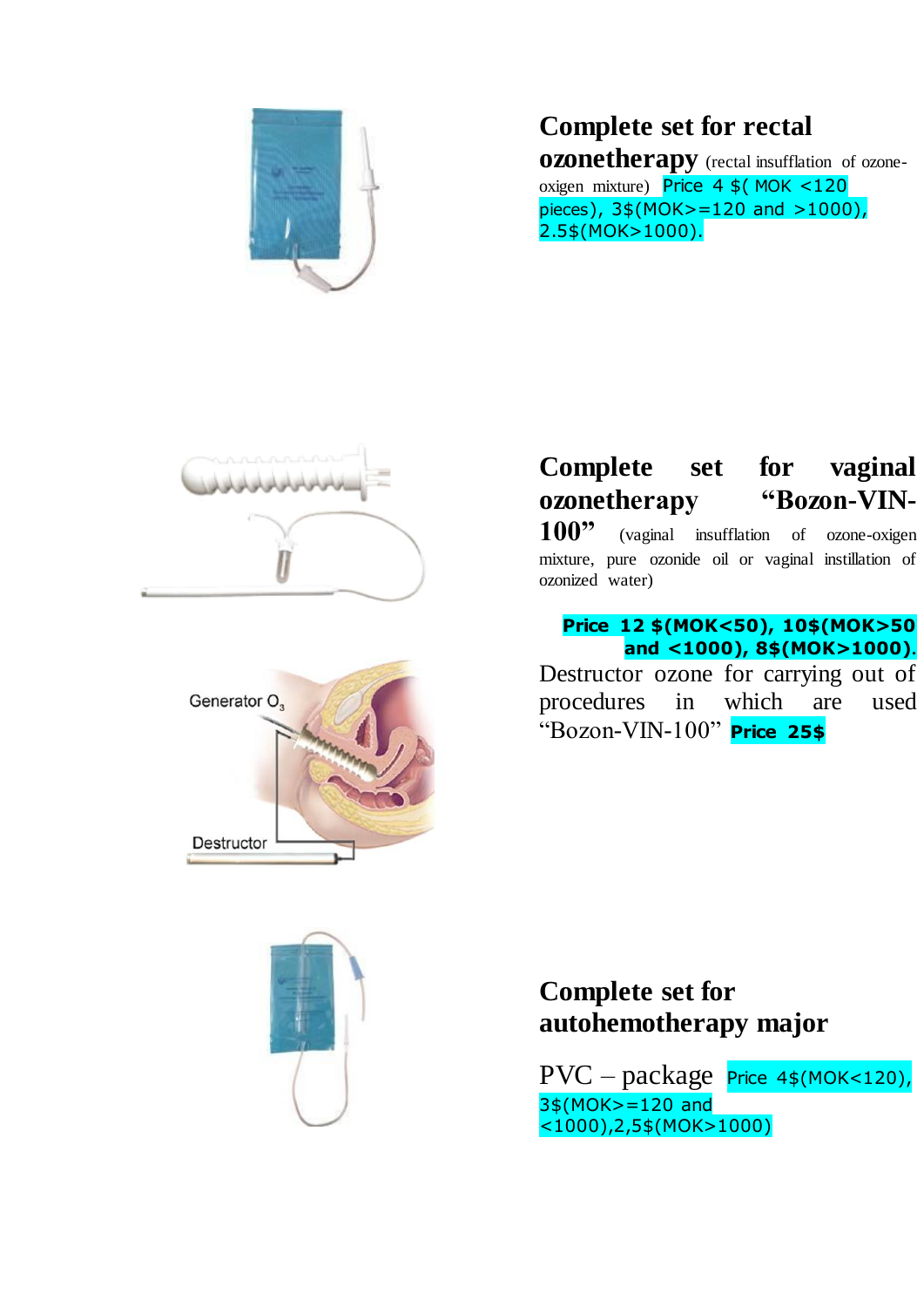

Special (without phtalate) PVC – package Price 10 euro(MOK<120



**Complete set (blood lines and rotor-film contactor) for Bozon-N-EBOO**

**Price 60\$ (MOK<120)**



**Needle for preparation ozonized salin solution : Needles for Bozon-N Price 3\$(MOK ≤100), 2\$(MOK >=100), Needles for Bozon-N+ (Europe)** 



**Price 5\$(MOK ≤100), 4\$(MOK >=100),** two channel needle for plastic bottle,**Needles for Bozon-N+ USA, Latin America** – Price 6\$(MOK≤100), 4\$(MOK>=100) **three channel needle for glass bottle.**

**Products and sets based on use pure ozonides**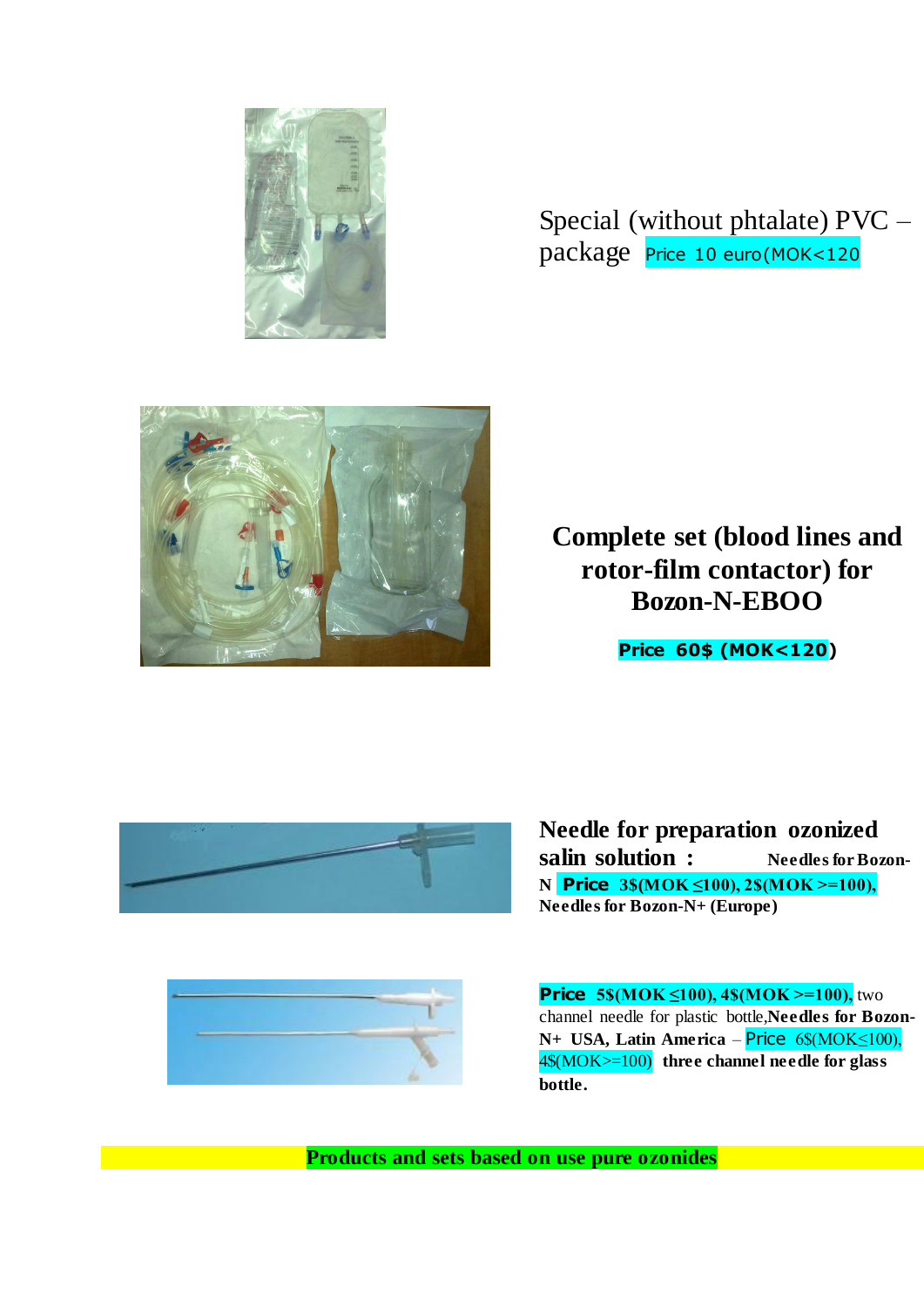

# **Pure ozonides oil 25 ml:**

OzonoVita Medium peroxide number = 400**Price 5 \$ (MOK**≤**100) 4\$( MOK >1000)**

OzonoVita Forte peroxide number = 800**Price 10 \$ ( MOK** ≤**100) 6\$( MOK >1000)**

OzonoVita SuperForte peroxide number = 1200Price 14 \$ ( MOK ≤100) 8\$ ( MOK >1000)

**Remedy for treatment of illnesses of gums (**packaging in airless bottle,30 ml**): "OzonoVita-Denta"**Price 25\$.





### **Face cream**

**(**packaging in double-head airless bottle,30 ml**):**

"OzonoBella"Price – 35\$.

**Set for rectal or vaginal injection pure ozonides** "**Bozon**- **RVPO-600"** (suppository)

> **Price 3\$(MOK≤1000), 2\$(MOK>1000)**